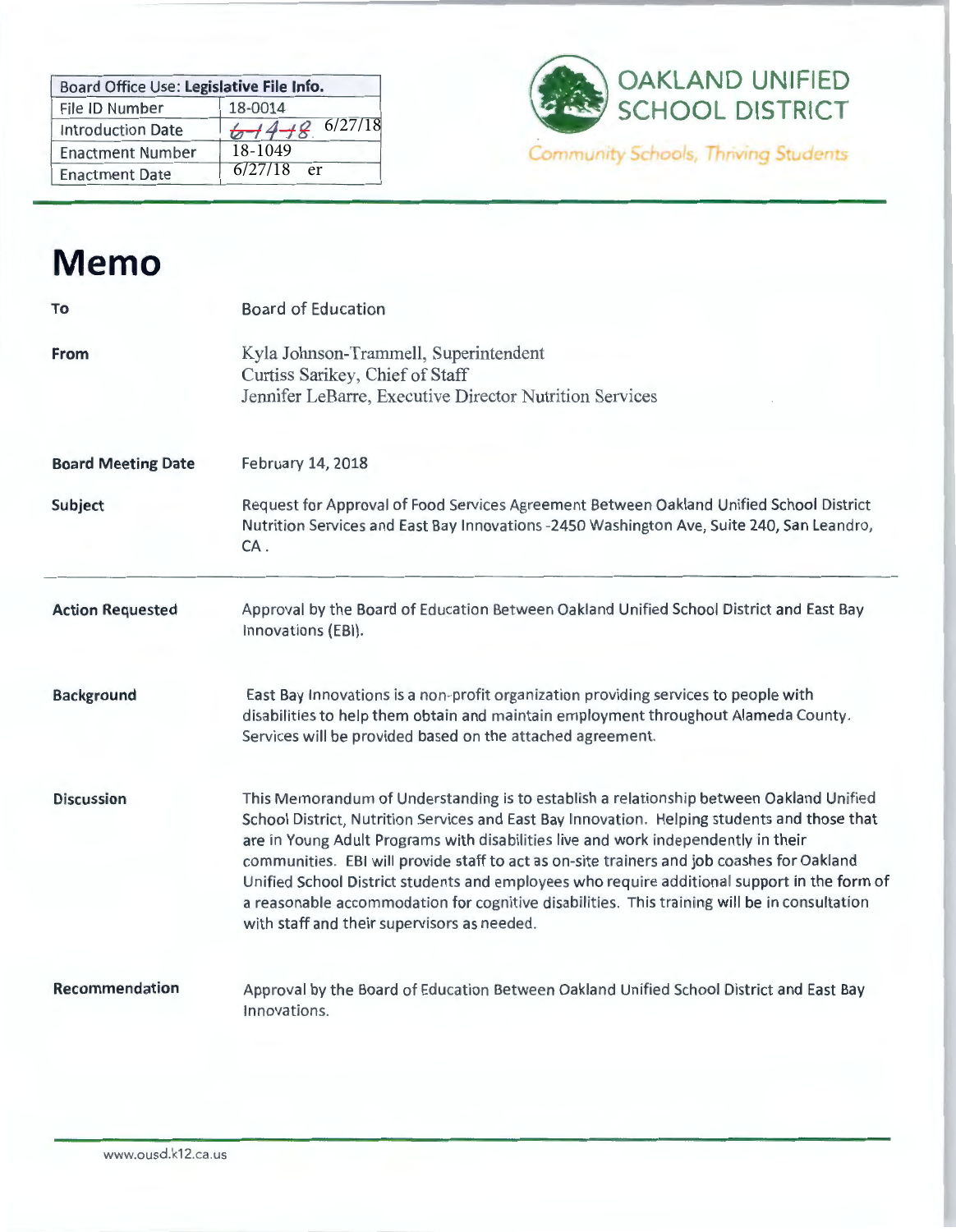**Fiscal Impact**  Services for this program described in this MOU will be provided at no cost to Oakland Unified School District.

**Attachments**  Memorandum of Understanding Agreement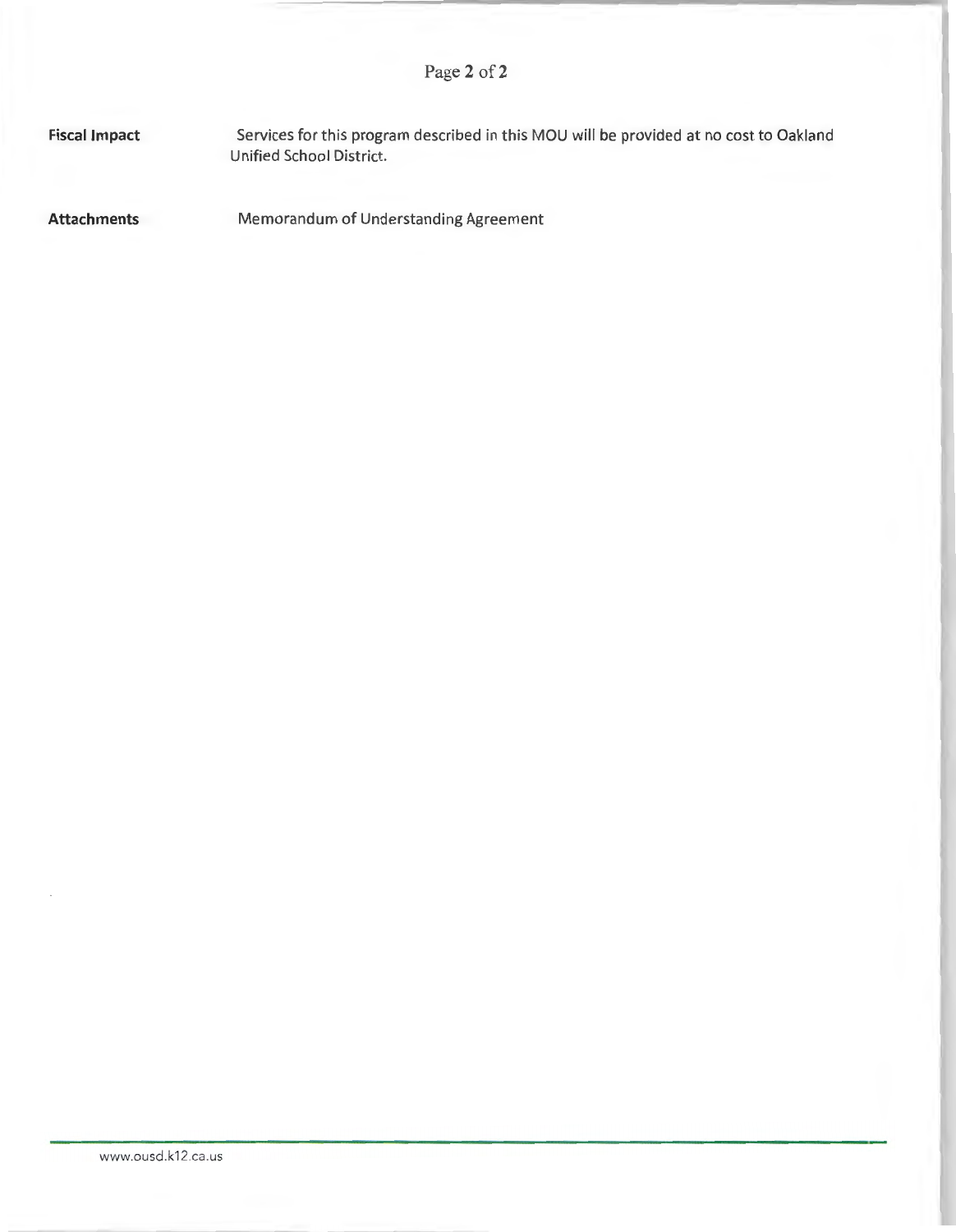# **MEMORANDUM OF UNDERSTANDING (NO COST) WITH OAKLAND UNIFIED SCHOOL DISTRICT**

## **I. Parties**

The purpose of this Memorandum of Understanding ("MOU") is to establish a relationship between Oakland Unified School District ("OUSD") and East Bay Innovation ("CONTRACTOR").

WHEREAS, the CONTRACTOR's services or program described in this MOU will be provided at no cost to OUSD (or students or parents unless otherwise agreed upon by both parties); and

BOTH PARTIES HEREBY enter into this MOU to enable CONTRACTOR to provide said program(s) selected in Section II of the MOU.

## **II. Site Name(s)**

Unless otherwise further agreed to in writing by the parties, the School Sites governed by this MOU are the following (attach separate document if more space is needed):

All OUSD worksites with participating employees

## **III. CONTRACTOR Responsibilities/Scope of Services**

- A. Provide a description of the services that your program(s) will be providing to OUSD. Please be specific by answering all of the following questions.
	- 1. A detailed description of the type of services your program(s) will provide to OUSD ( attach Exhibit A: Scope of Work)
	- 2. A description of your organization with evidence of relevant experience (attached as Exhibit B: Statement of Qualifications)
	- 3. Please disclose all costs to parents or students (if applicable). lf no such costs, leave blank or write "N/A."

|    | N/A                                                                                                        |                                                                                    |  |  |  |
|----|------------------------------------------------------------------------------------------------------------|------------------------------------------------------------------------------------|--|--|--|
|    |                                                                                                            |                                                                                    |  |  |  |
|    |                                                                                                            |                                                                                    |  |  |  |
| 4. | Please check all of the expectations or goals below that are in agreement with your program's<br>services. |                                                                                    |  |  |  |
|    | □                                                                                                          | Ensure a high quality instructional core<br>Develop student's social health/skills |  |  |  |

- 
- $\Box$  Develop student's emotional health
- $\Box$  Develop student's physical health
- $\Box$  Develop student's cognitive and academic skills
- $\Box$  Create equitable opportunities for learning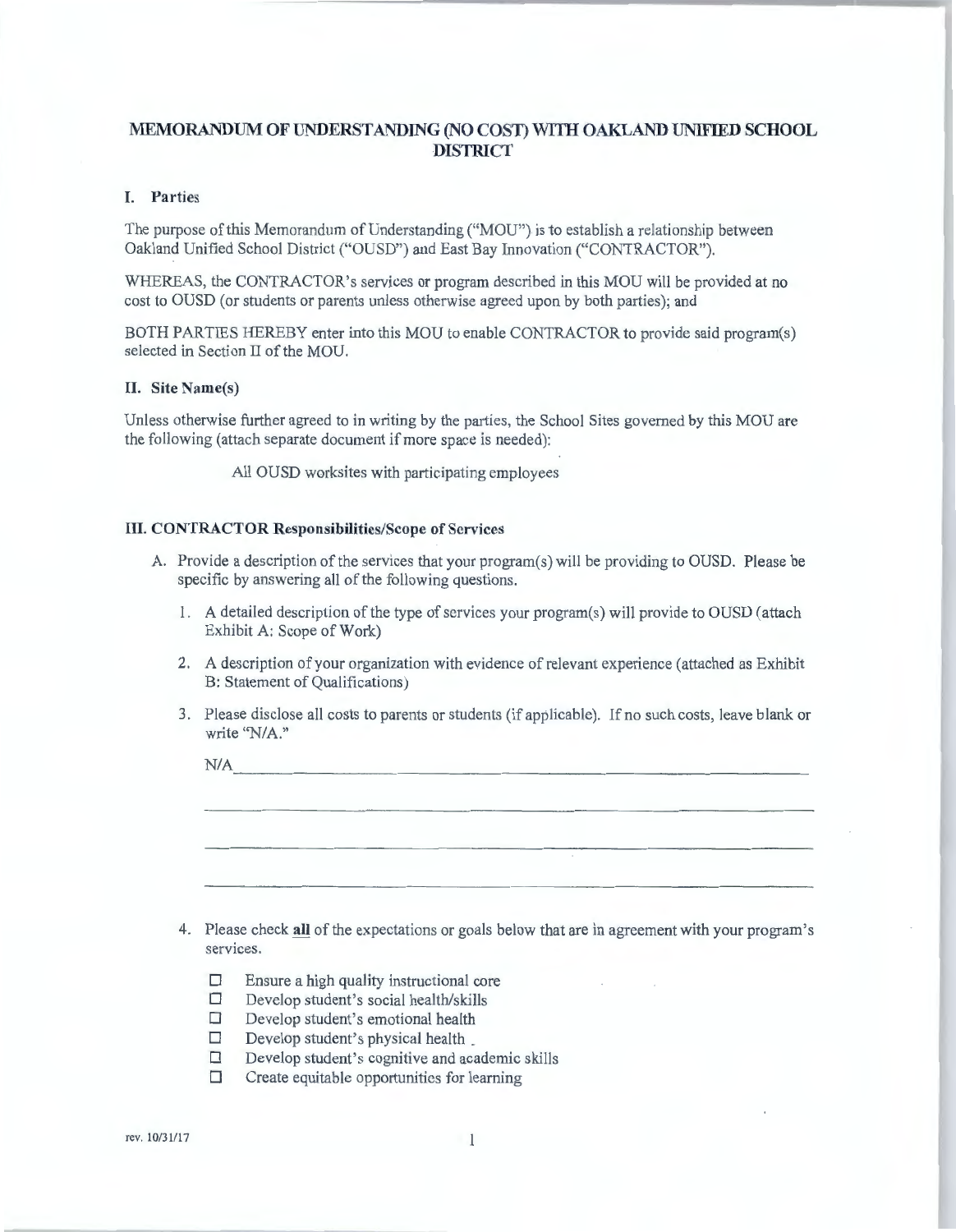- $\Box$  Ensure, maintain, or support high quality and effective instruction
- $\Box$  Prepare students for success in college and careers  $\Box$  Help ensure, create, and/or sustain safe, healthy an
- $\Box$  Help ensure, create, and/or sustain safe, healthy and supportive schools  $\Box$  Create accountability for quality
- $\Box$  Create accountability for quality<br> $\Box$  Help create full service communi
- **D Help create full service community schools in OUSD**<br> **D** Increase, raise graduation rates
- Increase, raise graduation rates Other: -------------- ------------
- 
- B. Ensure that all CONTRACTOR personnel, including subcontractors, will comply with any policy and systems in place at OUSD and School(s). This includes, but is not limited to the following:
	- 1. **Drug and Smoke** Free--No drngs, alcohol, and/or smoking are allowed at any time in any buildings and/or grounds on OUSD property. No students, staff, visitors, CONTRACTORS, or subcontractors are to use drugs at these School(s).
	- 2. **Anti-Discrimination-It** is the policy of OUSD that in connection with CONTRACTOR's services under this MOU there shall be no discrimination against any employee engaged in the work because of race, color, ancestry, national origin, religious creed, physical disability, medical condition, marital status, sexual orientation, gender, age, or other legally protected class. Therefore, the CONTRACTOR agrees to comply with all applicable Federal and California laws.
	- 3. **Conflict of** Interest-CONTRACTOR shall abide by and be subject to all applicable OUSD policies, regulations, statutes or other laws regarding conflict of interest. CONTRACTOR shall not hire any OUSD employee to perform the services in this MOU, and affirms that to the best of its knowledge no such conflict presently exists. CONTRACTOR agrees to alert OUSD in writing if and when a potential conflict arises.
	- 4. **Family Education Rights and Privacy** Act-CONTRACTOR shall observe all District policies and regulations, and state and federal laws, including the Family Education Rights and Privacy Act of 1974, commonly known as FERPA, related to the confidentiality of pupil and personnel records. A separate Data Sharing Agreement is required if CONTRACTOR seeks identifiable student information.
- C. **Tuberculosis Screening:** CONTRACTOR is required to screen employees and agents who will be present at OUSD sites during the current school year. CONTRACTOR affirms that each person has current proof of negative TB testing on file and TB results are monitored. Please see **Section IV** for the relevant documentation that is required.
- D. **Fingerprinting of Employees and Agents.** The fingerprinting and criminal background investigation requirements of Education Code section 45125.1 apply to CONTRACTOR's services under this MOU. CONTRACTOR certifies its compliance with these provisions as follows:

CONTRACTOR certifies that CONTRACTOR bas complied with the fingerprinting and criminal background investigation requirements of Education Code section 45125. l with respect to all CONTRACTOR's employees, subcontractors, agents, and subcontractors' employees or agents ("Employees") regardless of whether those Employees are paid or unpaid, concurrently employed by OUSD, or acting as independent contractors of CONTRACTOR, who may have contact with OUSD pupils **in** the course of providing services pursuant to the MOU, and the California Department of Justice has determined that none of those Employees has been convicted of a felony, as that term is defined in Education Code section 45122.1.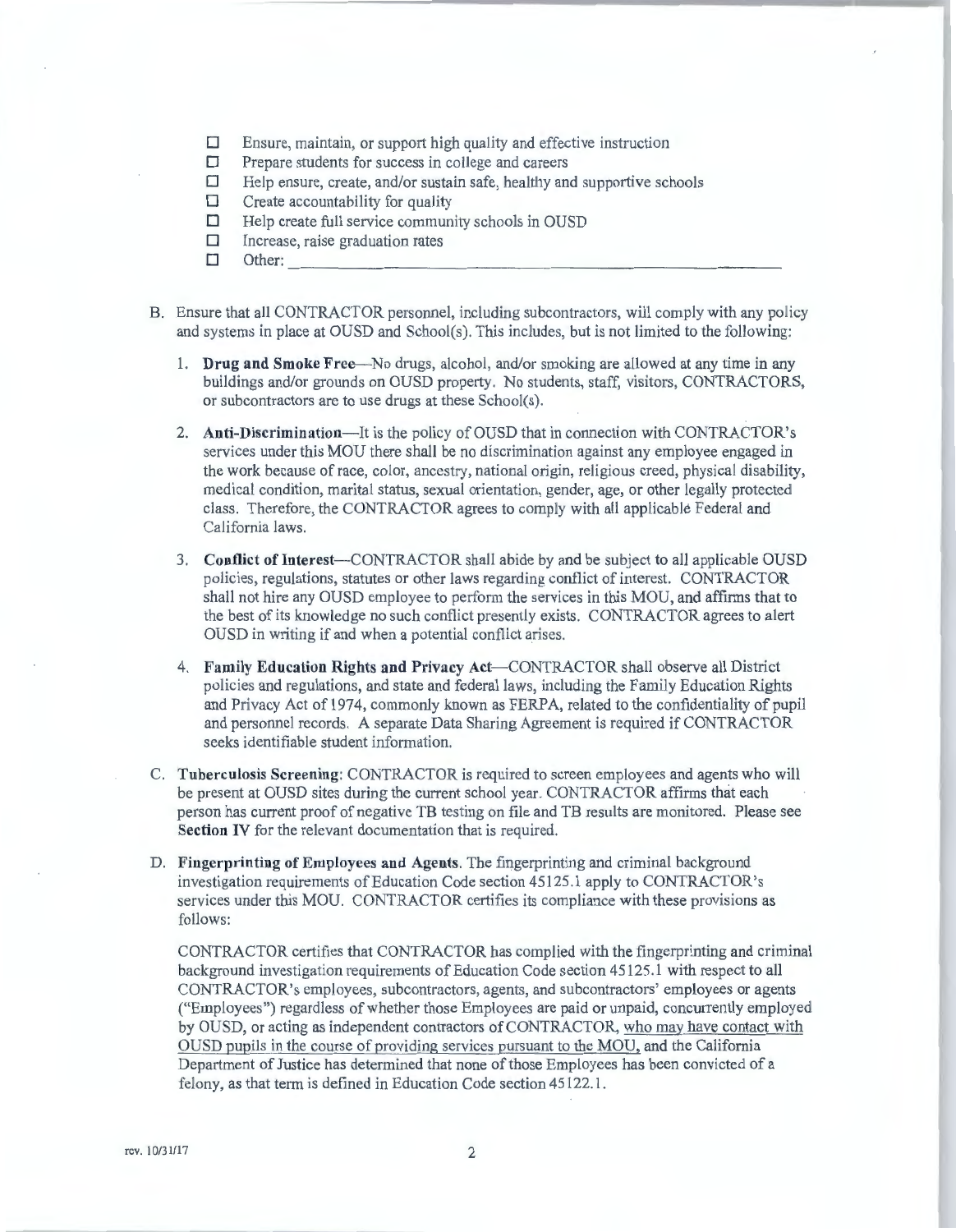CONTRACTOR further certifies that it has received and reviewed fingerprint results for each of its Employees and CONTRACTOR has requested and reviews subsequent arrest records for all Employees who may come into contact with OUSD pupils in providing services to the District under this MOU. [Please see **Section** IV for the relevant documentation that is required.]

In the event that OUSD, in its sole discretion, at any time during the term of this MOU, desires the removal of any CONTRACTOR related person, employee, representative or agent from any OUSD school; site; and/or property, CONTRACTOR shaU immediately, upon receiving notice from OUSD of such desire, cause the removal of such person or persons.

#### E. **Insurance**

- 1. **General Liability:** *EITHER* (a) CONTRACTOR maintains general liability insurance that names OUSD as an additional insured, for operations, students, volunteers, and personnel at location where CONTRACTOR provides programs/services with at least \$1 Million in coverage, and furnish certificate of said insurance to OUSD **OR** (b) CONTRACTOR is not required to maintain general liability insurance under this MOU if the Risk Management Officer signs a waiver of insurance. Please see **Section IV** for the relevant documentation that is required.
- 2. **Workers' Compensation:** lfCONTRACTOR employs any person to perform work in connection with this MOU, CONTRACTOR shall procure and maintain at all times during tbe performance of such work, Workers' Compensation Insurance in confonnance with the laws of the State of California and federal laws, when applicable. The CONTRACTORS' Employers' Liability insurance shall not be less than One Million Dollars (\$1,000,000) per accident or disease. Please see **Section** IV for the relevant documentation that is required.

Check one of the boxes below:

- $\Box$  CONTRACTOR is aware of the provisions of Section 3700 of the Labor Code which require every employer to be insured against liability for workers' compensation or to undertake self-insurance in accordance with the provisions of that code, and will comply with such provisions before commencing the performance of the Work of this Contract.
- •. CONTRACTOR does not employ anyone in the manner subject to the workers' compensation laws of California.
- F. **Communication-CONTRACTOR** agrees to communicate with School(s) and OUSD staff, both formally and informally, to ensure, to the best of the program's ability, that the CONTRACTOR' S services are aligned with the School(s) and OUSD's mission and objectives and are adequately meeting student's needs. At the request of School(s) or OUSD staff, CONTRACTOR shall provide reasonable data and information to students participating in the CONTRACTOR's program.
- G. **Confidentiality-CONTRACTOR** shall maintain strict confidentiality of all information about individual students received under this MOU and will not disseminate such information without the express written consent of OUSD. CONTRACTOR will comply with FERPA, and will be allowed to use the data received to solicit funding to continue to expand its services/program, so long as there is no information from which the identity of any student in the CONTRACTOR's program as a participant could be made.
- H. **Register With/Update Community Collaborator Platform-In** order to maintain accurate upto-date information on the services provided, Contractor shall register in OUSD's Community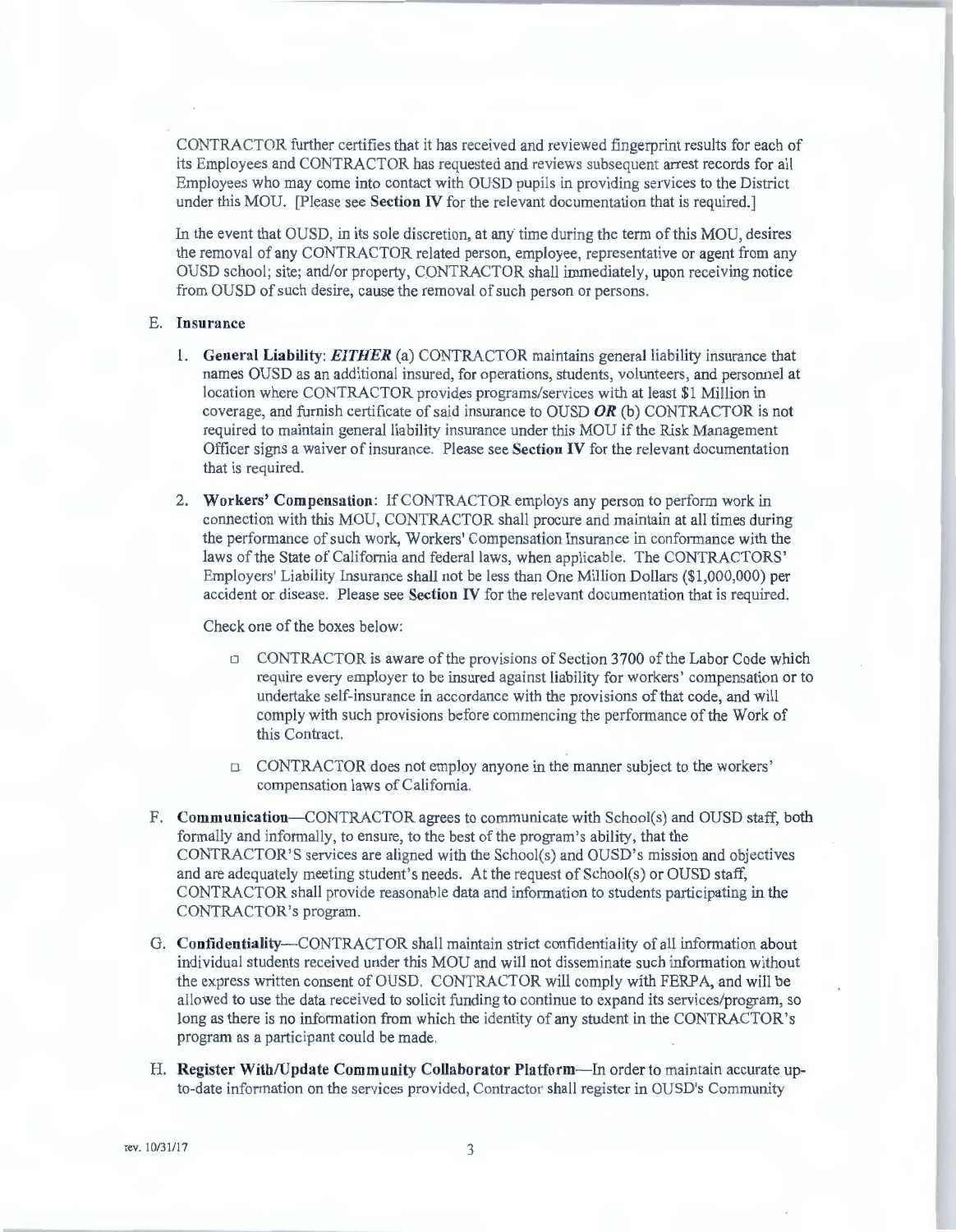Collaborator Platform database, update schools of operation prior to commencing services during subsequent school years, and update during the current school year when Contractor's schools of operation change.

#### **TV. Required Documents**

CONTRACTOR CANNOT commence the services agreed to in this MOU until it has submitted the following documents:

## A. **TB and Fingerprinting Clearance**

#### **Contractor (Individual):**

 $\Box$  Submit clearance letter from authorized agency verifying individual has been Fingerprinted/Criminal Background Checked for this current fiscal year. Additionally, please provide documentation from health care provider showing negative TB status of individual within the last four years.

## Contractor<sup>(Agency):</sup>

• Attach clearance letter from Agency/Community-Based Organization/Non-Profit Organization on agency letterhead verifying all personnel, including subcontractors, have been Fingerprinted/Criminal Background Checked and have TB clearance for this current fiscal year and signed by authorized personnel.

#### **B. Insurance**

#### **Contractor (Individual/Agency):**

 $\Box$  Please attach documentation of either proof of insurance, or a waiver signed by the Risk Management Officer. The additional insured address must read: Oakland Unified School District, Attention: Risk Management, 1000 Broadway Suite 440, Oakland, CA 94607. Waiver of insurance does not release CONTRACTOR from responsibility for any claim or demand.

#### **V. Responsibilities of Oakland Unified School District**

- A. Space---Provide a suitable classroom or space at the participating School(s), to be agreed upon by School(s) and the CONTRACTOR.
- B. **Janitorial Service--Provide** necessary services to maintain this space, which may include janitorial services, maintenance, utilities, and technology support.

#### **VI. Duration**

This MOU is for the  $01/10/2018 - 01/10/2021$  period.

## **VII. Termination**

Either party may terminate this MOU at any time, without cause, with 30 day written notice to the other party. This MOU may be amended by mutual consent of the parties. All amendments must be in writing and signed by both parties.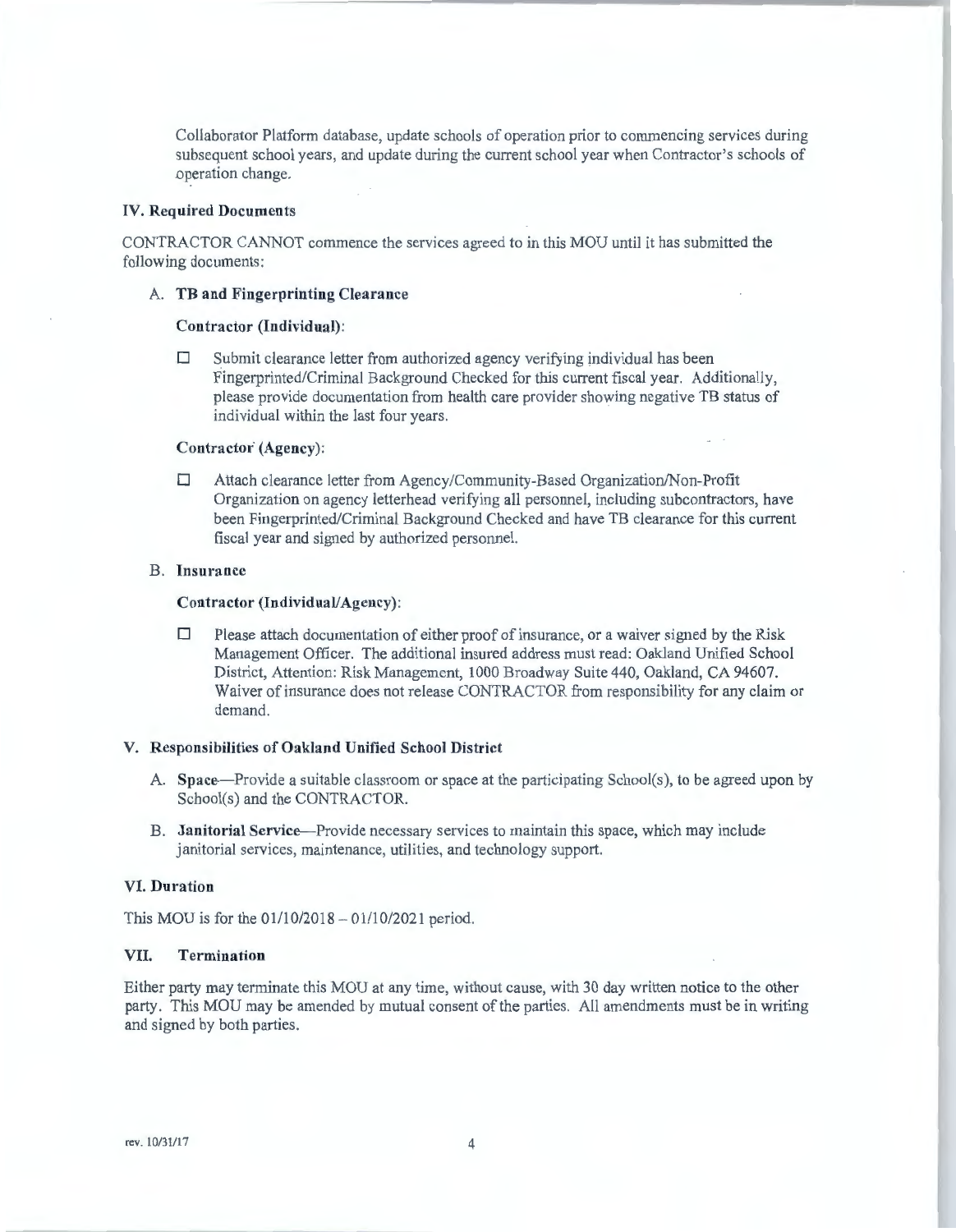## **VIII. Defense/Indemnity/Hold Harmless**

Each party to this MOU agrees to defend, indemnify and hold harmless the other for and from any claims, causes of action, or any other proceeding of any type or kind that is made against the other where such claim, cause of action or other proceeding arises from the conduct, act, omission, or commission by the other party.

## **IX. Jurisdiction**

This MOU shall be performed in Oakland, California and is governed by the laws of the State of California. The Alameda County Superior Court or the United States District Court for the Northern District of California shall have jurisdiction over any civil action arising out of or relating to this MOU.

#### **X. Notices**

Any notice provided for in this MOU shall be in writing and effective upon receipt at the address set forth below in this section, delivered by any of the following means: personal delivery; certified U.S. mail, return receipt requested; or electronic mail. Either party may change the addresses below by giving notice of such change pursuant to this section.

CONTRACTOR

#### DISTRICT

| Contact:<br>Title:<br>Address:                                                                | Jennifer LeBarre<br>Executive Director, Nutrition Services,<br>Warehouse & Distribution<br>Office of the General Counsel<br>900 High St.<br>Oakland, CA 94601 | Contact:<br>Title:<br>Phone: | Tom Heinz<br>Executive Director, EBI<br>Address: 2450 Washington Ave., Suite 240<br>San Leandro, CA 94577<br>510-618-1580 ext. 11 |
|-----------------------------------------------------------------------------------------------|---------------------------------------------------------------------------------------------------------------------------------------------------------------|------------------------------|-----------------------------------------------------------------------------------------------------------------------------------|
| $(510)434-3334$<br>Phone:<br>$(510)434 - 2259$<br>Fax:<br>Email:<br>Jennifer.LeBarre@ousd.org |                                                                                                                                                               | E-mail:                      | theinz@eastbayinnovations.org                                                                                                     |

OUSD Sponsoring Department: Nutrition Services

## **XL Liability**

Other than as provided in this Agreement, OUSD's financial obligations under this Agreement shall be limited to the payment of the compensation provided in this Agreement. Notwithstanding any other provision of this Agreement, in no event, shall OUSD be liable, regardless of whether any claim is based on contract or tort, for any special, consequential, indirect or incidental damages, including, but not limited to, lost profits or revenue, arising out of, or in connection with, this Agreement for the services performed in connection with this Agreement.

## **XII. Certification Regarding Debarment, Suspension, Ineligibility and Voluntary Exclusion**

CONTRACTOR certifies to the best of his/her/its knowledge and belief, that it and its principals are not presently debarred, suspended, proposed for debarment, declared ineligible, or voluntarily excluded from covered transactions by any Federal department or agency according to Federal Acquisition Regulation Subpart 9.4, and by signing this contract, certifies that this vendor does not appear on the Excluded Parties List (https://www.sam.gov/).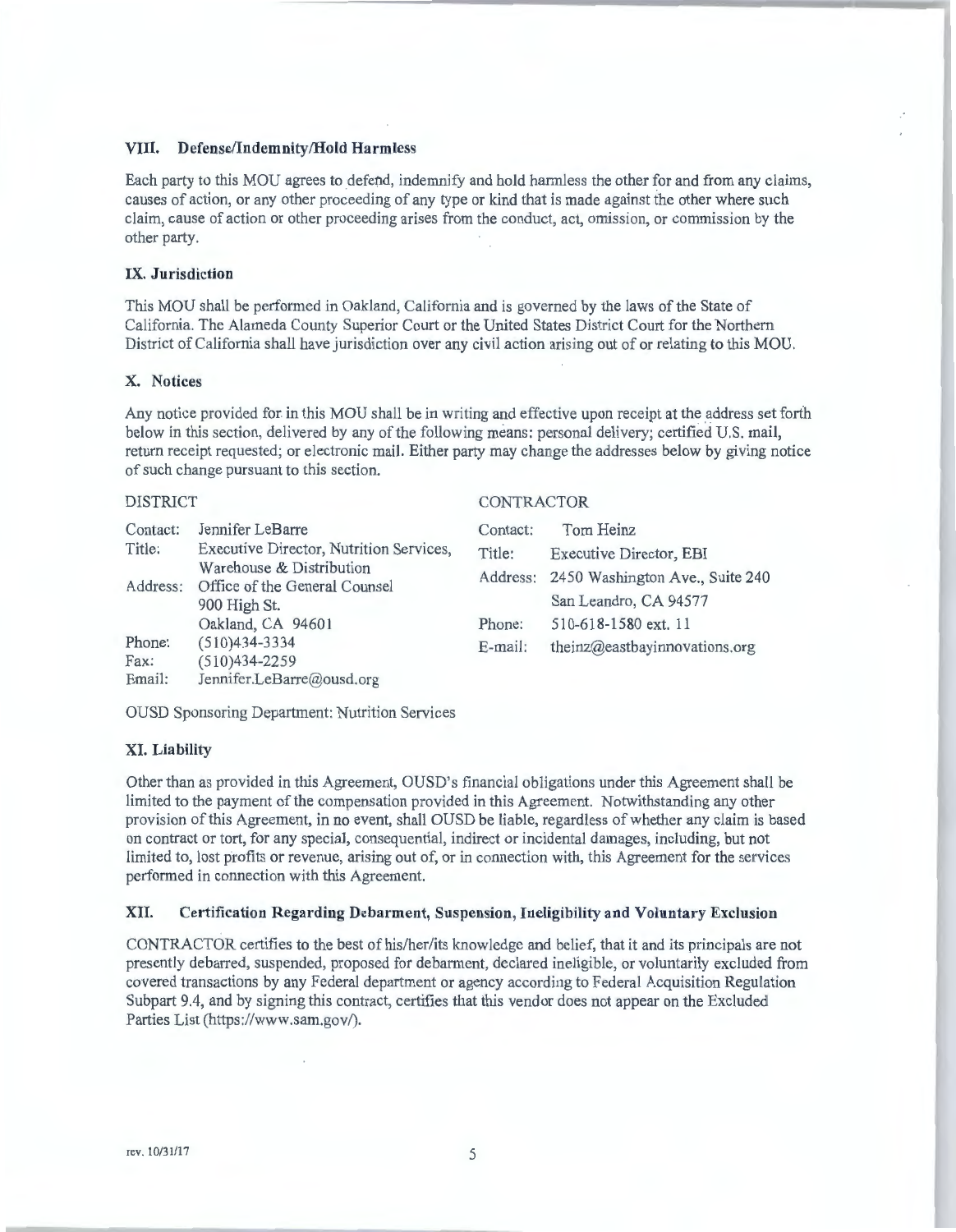#### **XIII. Integration and Modification**

This MOU constitutes the entire agreement between the Parties and supersedes all prior discussions, negotiations, and agreements, whether oral or written. This MOU may be amended or modified only in writing, signed by both Parties.

#### **XIV. ·· Assignment**

The rights and obligations of the each Party under this MOU shall not be assigned without the express prior written consent of the other Party.

## **XV. Waiver**

No delay or omission by either Party in exercising any right under this MOU shall operate as a waiver of that or any other right provided for in this MOU.

#### **XVI. No Rights in Third Parties**

This MOU does not create any rights in, or inure to the benefit of, any third party except as expressly provided herein.

#### **XVII. Counterparts**

This MOU and all amendments and modifications to it may be executed in counterparts, and all counterparts together shall be construed as one document.

#### **XVIII. Intellectual Property**

During the term of this MOU, any works created by or inventions of Contractor, his agents or employees, within the scope of the work contracted herein shall belong to the District together with all associated copy rights and patents. Contractor shall not publish any aspect of the work performed hereunder without prior written consent of the District.

## **XIX. · Relationship of Parties**

This is not an employment contract. CONTRACTOR, in the performance of this Agreement, shall be and act as an independent contractor. CONTRACTOR understands and agrees that it and all of its employees shall not be considered officers, employees, agents, partner, or joint venture of OUSD, and are not entitled to benefits of any kind or nature normally provided employees of OUSD and/or to which OUSD's employees are nmmally entitled, including, but not limited to, State Unemployment Compensation or Worker's Compensation. CONTRACTOR shall assume full responsibility for payment of all Federal, State, and local taxes or contributions, including unemployment insurance, social security and income taxes with respect to CONTRACTOR's employees. Jn the performance of the work herein contemplated, CONTRACTOR is an independent contractor or business entity, with the sole authority for controlling and directing the performance of the details of the work, OUSD being interested only in the results obtained.

#### **XX. Signature Authority**

Each party has the full power and authority to enter into and perform this Agreement, and the person signing this Agreement on behalf of each Party has been given the proper authority and empowered to enter into this Agreement.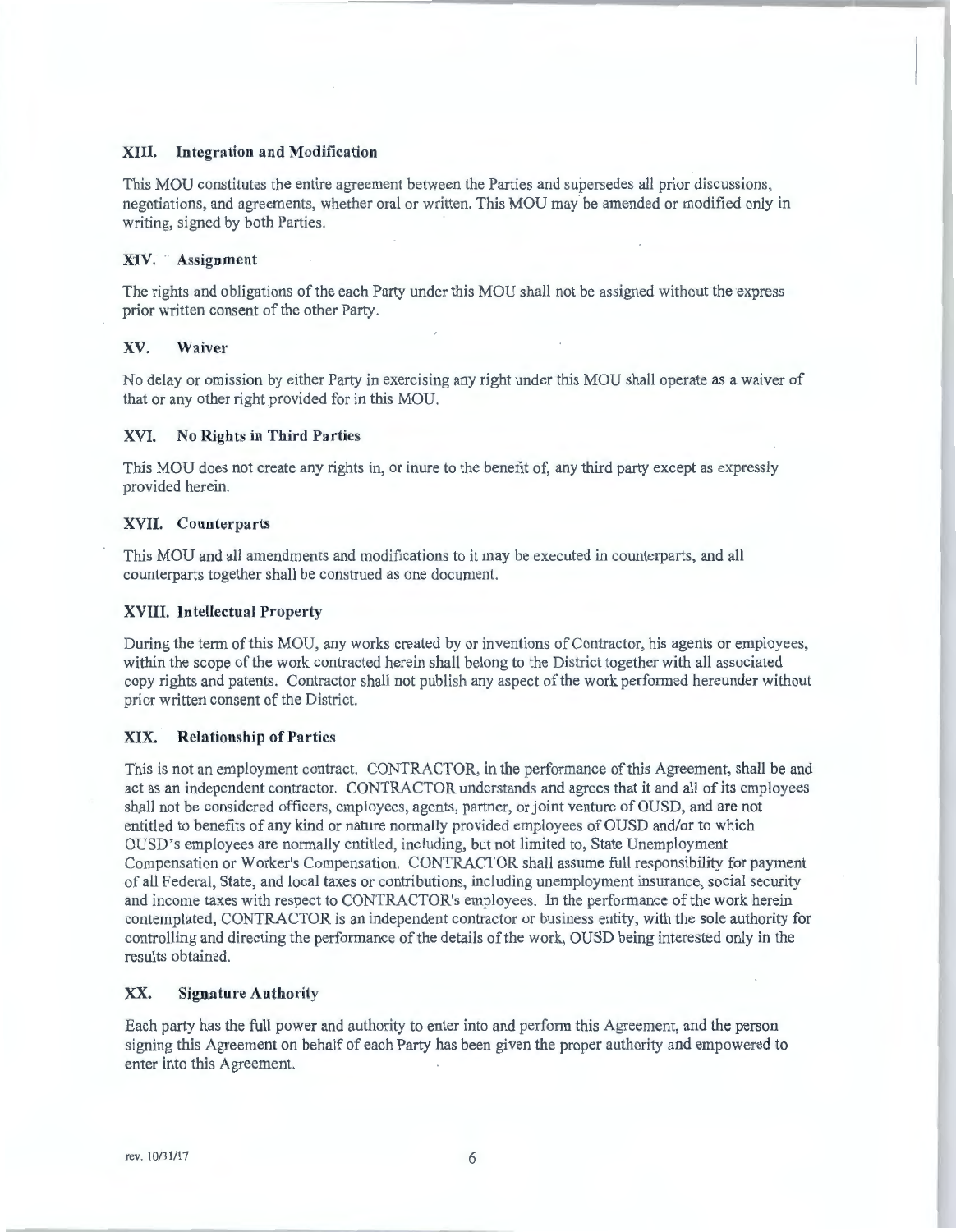## **XXI. Incorporation of Recitals and Exhibits**

The Recitals and each exhibit attached hereto are hereby incorporated herein by reference. CONTRACTOR agrees that to the extent any recital or document incorporated herein conflicts with any term or provision of this Agreement, the terms and provisions of this Agreement shall govern.

## **XXII. Public Document**

This contract, its contents, and all incorporated documents are public documents and will be made available by OUSD to the public online via the Internet.

IN WITNESS THEREOF, the parties to this agreement have duly executed it on the day, month and year set forth below.

## **OAKLAND UNIFIED SCHOOL DISTRICT**

Aime Eng 6/28/18 **X** President, Board of Education Date □ Superintendent Chief or Deputy Chief 6/28/28Secretary, Board of Education Date

**CONTRACTOR**  $\frac{1}{\sqrt{g}}\frac{1}{\sqrt{g}}$ Contractor Signature

 $\frac{10M}{2}$ *Henne Executive Precto* 

Print Name, Title

Form approved by OUSD General Counsel for 2017-18 FY

**OAKLAND UNIFIED SCHOOL DISTRICT** Office of the General Counsel<br>APPROVED FOR FORM & SUBSTA ROVET FOR FORM & SUBSTANCE **Andrea Epps, Attomey at Law**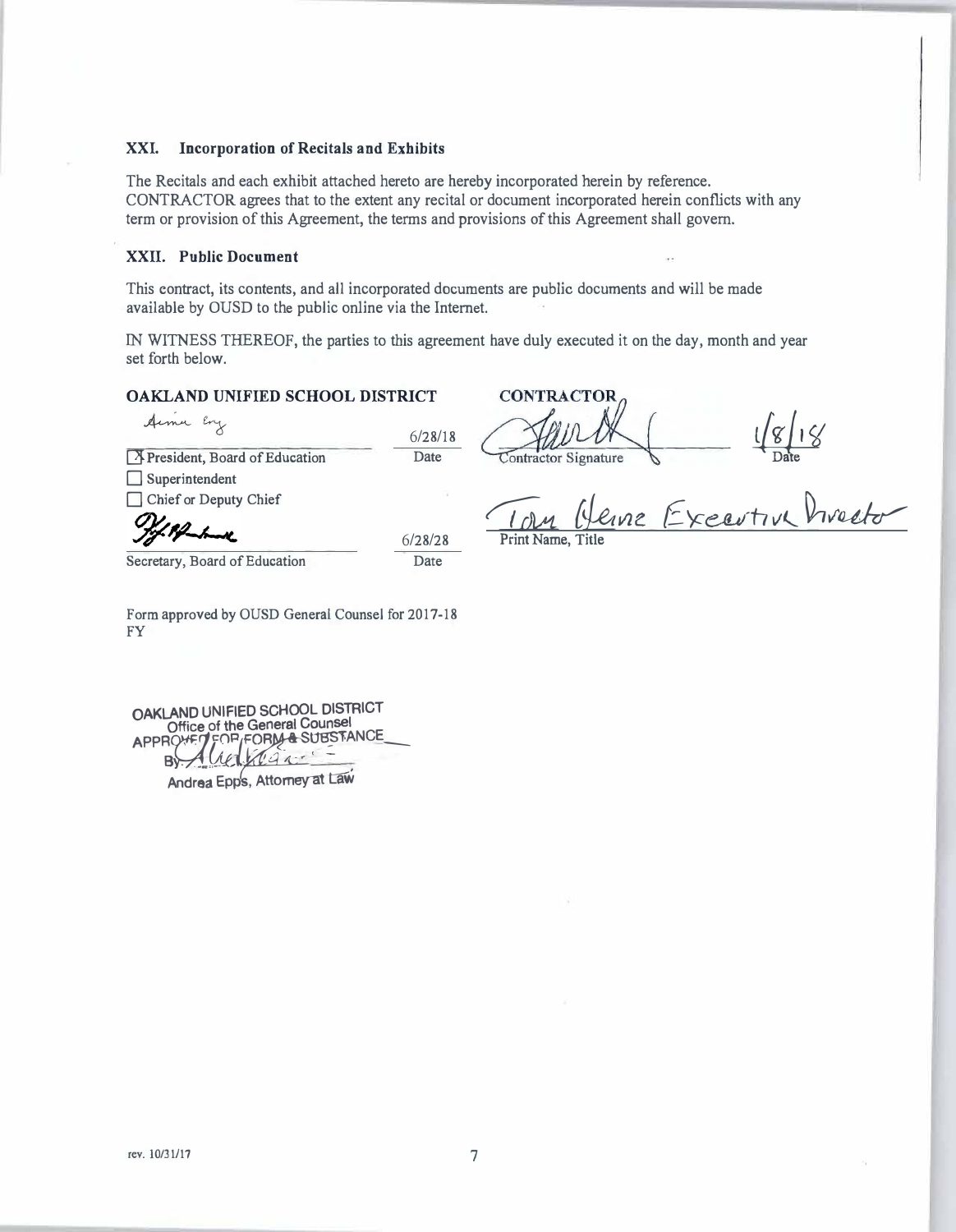## **EXHIBIT A SCOPE OF WORK**

# **[IF A CONTRACTOR PROVIDES AN ACCEPTABLE DESCRIPTION OF SERVICES AS PART OF A PROPOSAL, THAT DESCRIPTION OF SERVICES MAY BE ATTACHED WITHOUT ANY TERMS, CONDITIONS, LIMITATIONS, ETC., FROM THAT PROPOSAL.]**

**1. Description of Services to be Provided:** Provide a description of the service(s) the contractor will provide. Be specific about what scrvice(s) OUSD is purchasing and what *this* Contractor will do .

EBI will provide staff to act as on-site trainers and job coaches for OUSD employees who require additional support in the form of a reasonable accommodation for cognitive disabilities. This training will be in consultation with staff and their supervisors as needed.

EBII agrees to select, place, and evaluate a job coach performance on an ongoing basis. All EBI staff will pass all OUSD required criminal background checks and health screenings before they work at an OUSD site .

. **. -. .i**